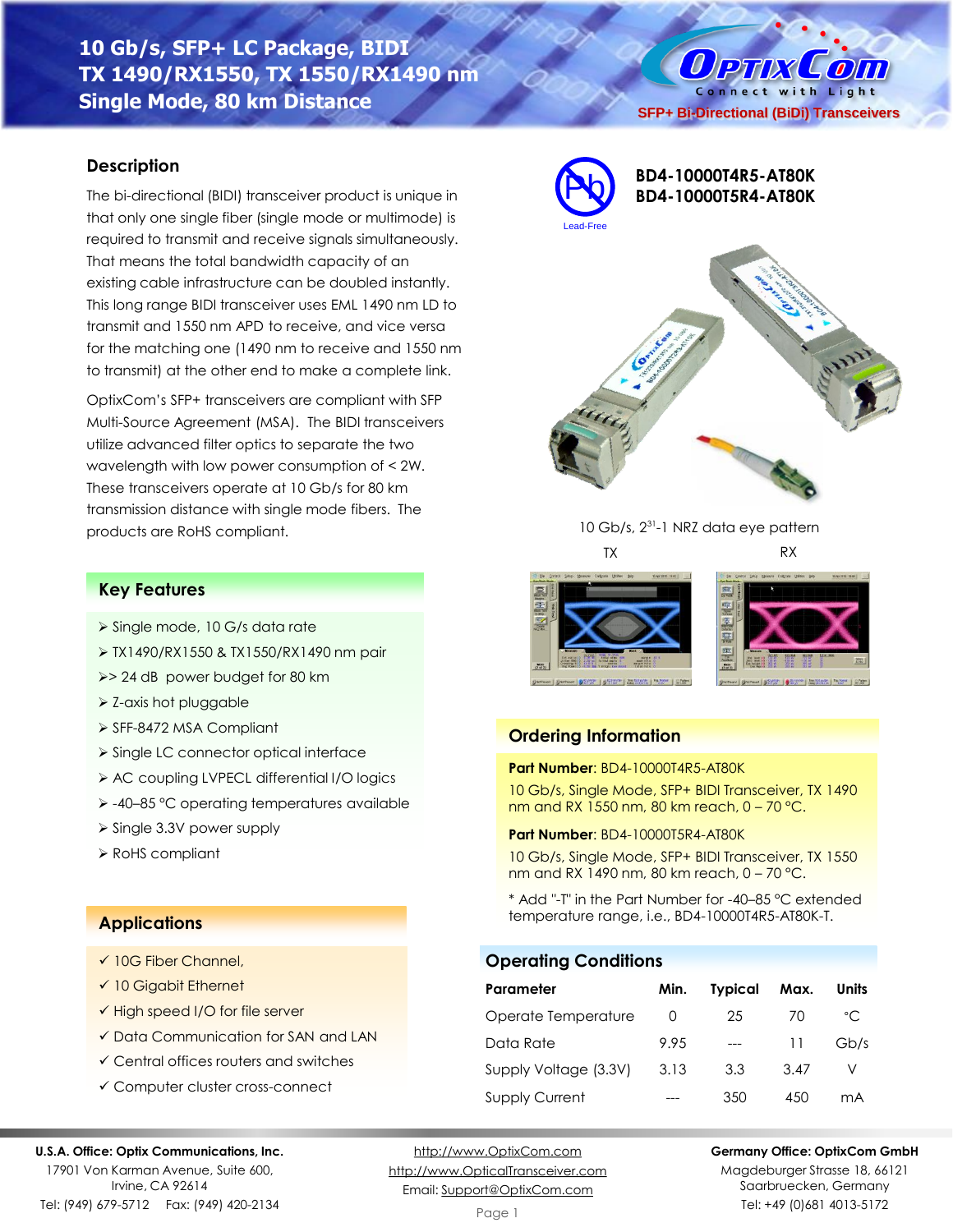

**--------------------------**

 $\mathbb{R}$   $\mathbb{R}$ 

## **BD4-10000T4R5-AT80K-T BD4-10000T5R4-AT80K-T**

#### **Absolute Maximum Ratings**

| Parameter                | Symbol     | Min.   | Max.       | <b>Units</b> |
|--------------------------|------------|--------|------------|--------------|
| Storage Temperature      | Tst        | -40    | 85         | °C           |
| Supply Voltage @ 3.3V    | <b>Vcc</b> | $-0.3$ | 3.8        |              |
| Input Voltage            | $V_{IN}$   | $-0.5$ | <b>Vcc</b> |              |
| <b>Relative Humidity</b> | R.H.       |        | 95         | $\%$         |

## **Transmitter Electro-Optical Characteristics**

| Parameter                                   | Symbol                | Min.        | <b>Typical</b> | Max.       | <b>Units</b> |
|---------------------------------------------|-----------------------|-------------|----------------|------------|--------------|
| Differential Input Voltage <sup>1</sup>     | $\Delta$ Vi           | 0.2         |                | 1.2        | $\vee$       |
| Differential Input Impedance <sup>2</sup>   | Z                     | ---         | 100            | ---        | ohm          |
| <b>Optical Power</b>                        | P <sub>O</sub>        | $\Omega$    | ---            | $+4$       | dBm          |
| Optical Wavelength<br>(BD4-10000T4R5-AT80K) | $\lambda$             | 1480        | 1490           | 1500       | nm           |
| Optical Wavelength<br>(BD4-10000T5R4-AT80K) | $\lambda \circ$       | 1540        | 1550           | 1560       | nm           |
| Spectral Width (-20 dB)                     | $\Delta \lambda$      | ---         |                | 0.3        | nm           |
| <b>TX Disable Asserted</b>                  | POFF                  | ---         | ---            | $-30$      | dBm          |
| Side Mode Suppression Ratio                 | <b>SMSR</b>           | 30          |                |            | dB           |
| <b>Extinction Ratio</b>                     | ET                    | 7.5         | ---            | ---        | dB           |
| Rise/Fall Time (20% - 80%)                  | Tr/Tf                 | ---         |                | 40         | ps           |
| TX Disable Voltage - High                   | <b>V<sub>DH</sub></b> | 2.0         | ---            | Vcc        | $\vee$       |
| TX Disable Voltage - Low                    | V <sub>DL</sub>       | $\mathbf 0$ | ---            | 0.8        | $\vee$       |
| TX Fault Output - High                      | $V$ FH                | 2.4         |                | <b>Vcc</b> | V            |
| TX Fault Output - Low                       | $V_{FI}$              | $\Omega$    | ---            | 0.8        | $\vee$       |
| <b>TX Disable Assert Time</b>               | Tass                  | $---$       | $---$          | 10         | μS           |
| <b>TX Disable Deassert Time</b>             | Tdisass               | ---         |                | 1.0        | ms           |
| Time to Initialize                          | Tas                   | ---         | ---            | 300        | ms           |
| TX Fault from Fault to Assertion            | Tfault                |             |                | 100        | $\mu$ S      |
| TX Disable Time to Start Reset              | Treset                | 10          |                |            | $\mu$ S      |

#### Notes:

- 1. Module is designed for AC LVPECL coupling. See the design guide for proper termination.
- 2. Single ended will be 50 ohm for each signal line.
- 3. Output of coupling optical power into  $9/125 \mu m$  SMF.

## **U.S.A. Office: Optix Communications, Inc.**

17901 Von Karman Avenue, Suite 600, Irvine, CA 92614 Tel: (949) 679-5712 Fax: (949) 420-2134

[http://www.OptixCom.com](http://www.optixcom.com/) [http://www.OpticalTransceiver.com](http://www.optoictech.com/) Email: [Support@OptixCom.com](mailto:Support@optoICtech.com)

#### **Germany Office: OptixCom GmbH**

Magdeburger Strasse 18, 66121 Saarbruecken, Germany Tel: +49 (0)681 4013-5172